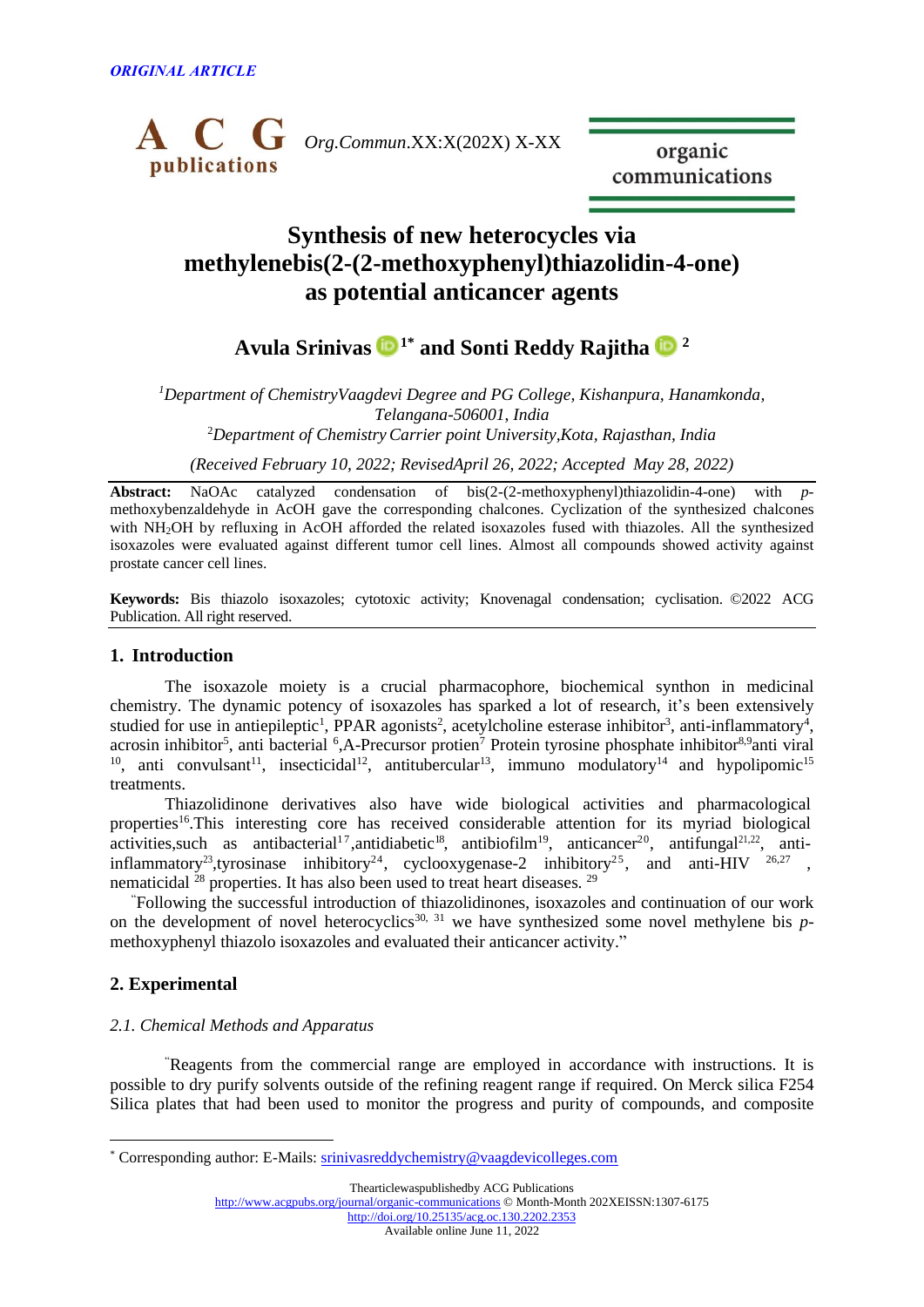compounds were either subjected to UV light or submerged in 1 percent KMno<sub>4</sub> solution.SGCcolumns (60-120) mesh are often used for separation. All melting points were processed and measured by Fischer –Johns. Data was captured on KBr discs using the Perkin –Elmer FLIR Spectrometer. The <sup>1</sup>H-NMR and <sup>13</sup>C-NMR spectra measured Varian –Gemini spectrometer (300MHz at <sup>1</sup>H and 75 MHz at  $13C$ ) ppm changes and coupling constants (J) compared to TMS. The Mass spectra were captured using a VG micro mass 7070H spectrometer. Perkin Elmer 240 CHN analysis of the essential elements (C,H,N) was within 0.4 percent of theory. "

## *2.2. Biological methods and Apparatus*

SRB – assay kit ab235935 was purchased from Abcan, MCF cancer lines purchased from Sigma Aldrich, Prostate cancer cell lines were taken from patient suffering from Prostate cancer and HeLa cancer cell lines purchased from Thermo Fischer scientific. Olimpus Xi71 microscope was used to capture images of the strained cells using SA-gel levels. PI was taken by fluorescence activated cell sorting (FACS Calibur System; BD Bio- science, Erembodegem, Belgium) in a FL-2 fluorescence detector (10000 events were recorded for each condition) using FCS express 4 software (De Novo Software, Los Angeles, CA) flow cyto metry data was analyzed.

# *2.3. Chemistry*

*Compounds are synthesized using a standard procedure 2(a-g)*: A mixture of **1** (5 mmol), p-methoxy Benzaldehyde (10 mmol) and anhydrous NaOAc (5 mmol) was refluxed for 3 hours in glacial AcOH (10 mL).After removing acetic acid under reduced pressure it was poured in ice cold water, the particles separated was filtered, washed with water and recrystallized it from glacial acetic acid to afford **2a-g**.

*(5Z, 5'Z)-2 ,2'-(5,5'-methylenebis(2-methoxy-5,1-phenylene)) bis(5-(4-methoxy benzylidi ne)-3* phenylthiazolidin-4-one)(2a):m.p:145-44°C.IR(KBr):v<sub>max</sub>3026,2985,1721,1530,1472,666cm<sup>-1</sup>.<sup>1</sup>HNMR  $(CDCl_3, 300MHz)$ :  $\delta$  3.83(s, 6H, OCH<sub>3</sub>), 3.80(s, 6H, OCH<sub>3</sub>), 3.50(s, 2H, CH<sub>2</sub>), 6.95 (d, J = 9.1 Hz, 2H, Ar-H), 7.15-7.06 (m, 8H, Ar-H),7.29(s,2H, CH=C), 7.33-7.30 (m, 8H, Ar-H + CH-S),7.50-7.43(m,8H, Ar-H).<sup>13</sup>CNMR(CDCl<sub>3</sub>,75MHz):  $\delta$  42.3, 56.7, 56.0, 62.1, 114.3, 114.1, 123.5, 125.0, 125.4, 125.8, 126.2,128.8, 130.8, 132.0, 133.3, 135.5, 135.7, 154.6, 161.6,172.9. ESI-MS: *m/z* 819 [M+1] + . Anal. Calcd. for  $C_{49}H_{42}F_2N_2O_6S_2$ : C, 71.86; H, 5.17; N, 3.42. Found: C, 71.67; H, 4.97; N, 3.35.

*(Z)-3-(4-chlorophenyl)-2-(2-methoxy-5-(4-methoxy-3-((Z)-5-(4-methoxybenzylidene)-4-oxothiazolidin-*2-yl)benzyl)phenyl)-5-(4-methoxybenzylidene)thiazolidin-4-one(2b):m.p: 153-55 °C.IR (KBr): v<sub>max</sub> 3035, 2989, 1719, 1535, 1182,747, 686 cm<sup>-1</sup>. <sup>1</sup>H NMR (CDCl<sub>3</sub>,300 MHz):  $\delta$ 3.67 (s, 2H, CH<sub>2</sub>),3.82 (s, 6H, OCH3), 3.83(s,6H,OCH3), 6.92 (d, *J* = 9.1 Hz, 2H, Ar-H), 7.03 (d, *J* = 9.1 Hz, 4H, Ar-H), 7.06 (s, 2H, CH-S),7.10 (d, *J* = 8.3 Hz, 2H, Ar-H) 7.25 (s,2H,Ar-H),7.38-7.30(m 10H, Ar-H+CH=C),7.53(d, *J*  $= 8.8$ Hz,4H,Ar-H)..<sup>13</sup>C NMR (CDCl<sub>3</sub>, 75 MHz):  $\delta$  42.3, 56.0, 56.7, 62.1, 114.1, 114.3, 123.5, 125.8, 125.4, 132.0, 133.9, 135.5, 154.6, 161.6, 172.9. ESI-MS: *m/z* 886 (M<sup>+</sup> ). Anal. Calcd. fo C-<sup>49</sup>H40Cl2N2O6S2: C, 66.28; H, 4.54; N, 3.16. Found: C, 66.17; H, 4.41; N, 3.09.

*(5Z,5'Z)-2,2'-(5,5'-methylenebis(2-methoxy-5,1-phenylene))bis(5-(4-methoxybenzyliden e)-3-(4 nitrophenyl)thiazolidin-4-one)(2c):m.p:189-91°C.IR(KBr):v<sub>max</sub>3036,2995,1720, 1542, 1535, 1340,* 1187, 684 cm<sup>-1</sup>.<sup>1</sup>H NMR ( CDCl<sub>3</sub>,300 MHz):  $\delta$  3.71 (s, 2H, CH<sub>2</sub>), 3.81 (s, 6H, OCH3),3.85(s,6H,OCH3), 6.96 (d, *J* = 9.0 Hz 2H, Ar-H), 7.03-7.0 (m,6H, Ar-H+CH-S), 7.18(d, *J* = 8.4 Hz, 2H, Ar-H), 7.29 (s, 2H, Ar-H), 7.31 (s, 2H, C=CH), 7.51(d, *J* = 8.7 Hz, 4H, Ar-H),7.71 (d, *J* = 9.7 Hz, 4H, Ar-H),8.27(d,  $J = 8.7$  Hz, 4H, Ar-H).<sup>13</sup>C NMR (CDCl<sub>3</sub>,75 MHz):  $\delta$  42.38, 56.0, 56.7, 62.1, 114.3, 114.1, 121.6, 123.5, 125.8,125.4, 128.8, 130.8, 132. 0, 133.9, 135.5, 143.0, 144.3, 154.6, 161.6, 172.9. Mass:  $m/z$  908 [M]<sup>+</sup>. Anal. Calcd. for C<sub>49</sub>H<sub>40</sub>N<sub>4</sub>O<sub>10</sub>S<sub>2</sub>: C, 64.74; H, 4.44; N, 6.16. Found: C, 64.63; H, 4.29; N, 6.07.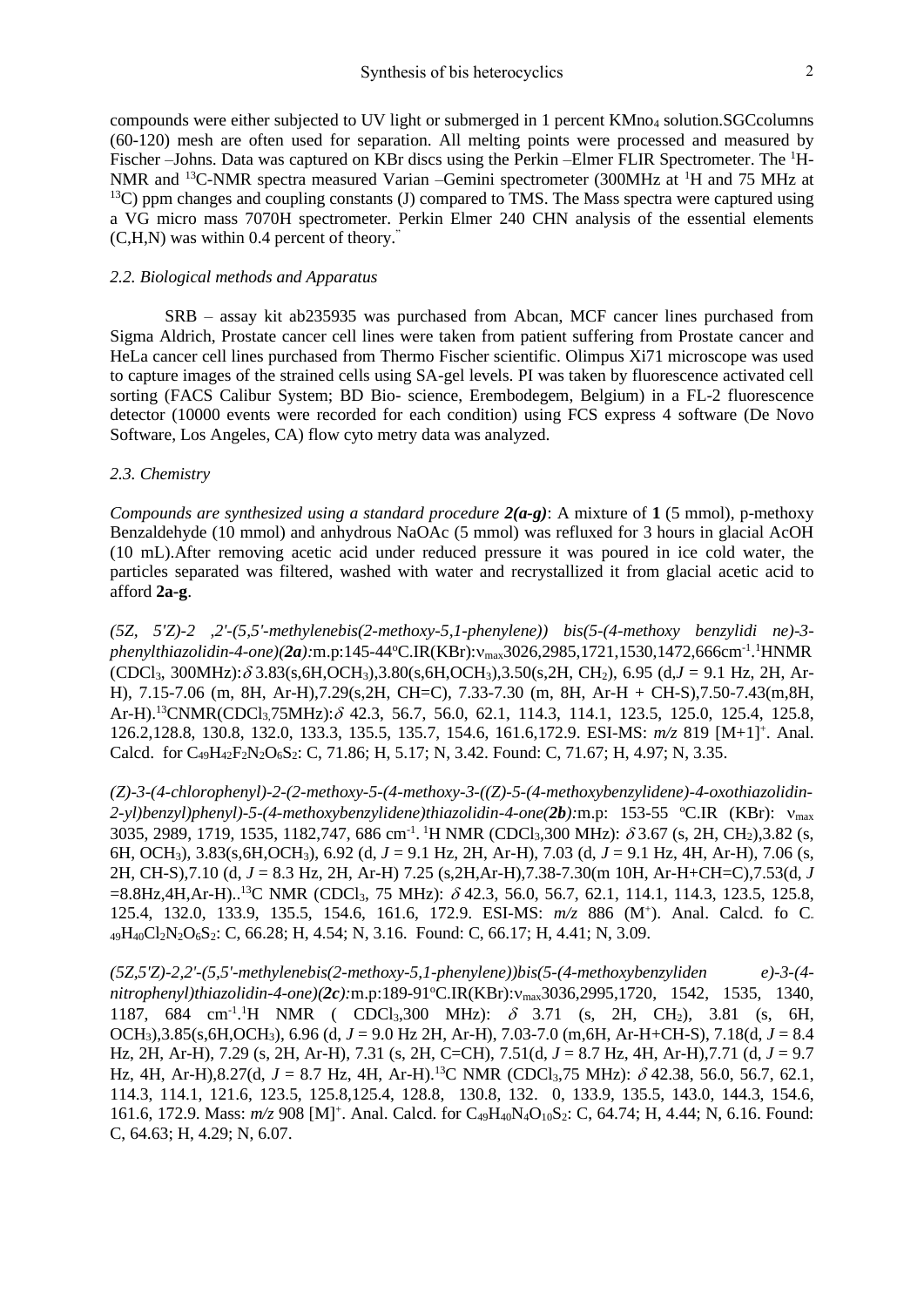*(5Z,5'Z)-2,2'-(5,5'-methylenebis(2-methoxy-5,1-phenylene))bis(5-(4-methoxybenzyli dene)- 3-p*tolylthiazolidin-4-one)(2d): m.p:167-69 °C. IR (KBr): v<sub>max</sub> 3062,2990,1720,685 cm<sup>-1</sup>. <sup>1</sup>H NMR  $(CDCl_3,300 \text{ MHz})$ :  $\delta$  2.34 (s, 6H, CH<sub>3</sub>), 3.76 (s, 6H, OCH<sub>3</sub>), 3.79 (s, 2H,CH<sub>2</sub>), 3.81 (s, 6H, OCH<sub>3</sub>), 6.66 (s, 2H, CH-S), 6.94 (d,*J*= 9.3Hz, 2H, Ar-H), 7.03 (d,*J*= 8.6Hz, 4H, Ar-H), 7.15 (d, *J*= 8.6Hz, 2H, Ar-H), 7.23 (d, *J* = 8.3 Hz, 4H, Ar-H), 7.30 (s, 2H, CH=C),7.41-7.38(m,6H,Ar-H),7.49(d, *J*= 9.8Hz,4H,Ar-H). <sup>13</sup>C NMR (CDCl<sub>3</sub>,75 MHz):  $\delta$  21.1, 42.3, 56.0, 56.7, 62.1, 114.1, 114.3, 122.5, 125.4, 125.8, 128.8, 130.6, 130.8, 132.0, 134.7,134.9, 135.9, 154.6, 161.6, 172.9. ESI-MS: *m/z* 846 [M]<sup>+</sup>. Anal. Calcd. for C<sub>51</sub>H<sub>46</sub>N<sub>2</sub>O<sub>6</sub>S<sub>2</sub>: C, 72.32; H, 5.47; N, 3.31. Found: C, 72.16; H, 5.32; N, 3.24.

#### *(5Z,5'Z)-2,2'-(5,5'-methylenebis(2-methoxy-5,1-phenylene))bis(3-(4-hydroxyphenyl)-5-(4-*

*methoxybenzylidene)thiazolidin-4-one)(2e)*: m.p: 171-73 °C. IR (KBr): v<sub>max</sub> 3410, 3035, 2962, 1722, 1530, 1271, 682 cm<sup>-1</sup>.<sup>1</sup>H NMR (CDCl<sub>3</sub>,300 MHz):  $\delta$  3.68 (s, 2H, CH<sub>2</sub>), 3.82 (s, 12H, OCH<sub>3</sub>), 5.44 (s, 2H, OH), 6.87 (d, *J* = 9.1 Hz, 4H, Ar-H), 6.91 (d, *J* = 8.1 Hz, 2H, Ar-H), 7.03 (d, *J* = 9.1 Hz, 4H, Ar-H), 7.10 (s, 2H, Ar-H), 7.11 (s, 2H, CH-S), 7.29-7.66 (m, 6H, Ar-H),7.34 (s,2H,CH=C),7.52 (d, *J* = 7.1 Hz, 4H, Ar-H). <sup>13</sup>C NMR (CDCl<sub>3</sub>, 75 MHz):  $\delta$  42.3, 56.0, 56.7, 62.1, 114.1, 114.3, 117.2, 123.5, 125.4, 127.8, 128.8, 128.9, 132.0, 130.8, 133.9, 135.5, 154.6, 157.0, 161.6, 172.9. ESI-MS *m/z* 850 [M]<sup>+</sup>. Anal. Calcd. for C<sub>49</sub>H<sub>42</sub>N<sub>2</sub>O<sub>8</sub>S<sub>2</sub>: C, 69.16; H, 4.97; N, 3.29. Found: C, 69.74; H, 4.75; N, 3.14.

#### *(5Z,5'Z)-2,2'-(5,5'-methylenebis(2-methoxy-5,1-phenylene))bis(3-(4-fluorophenyl)-5-(4-*

methoxybenzylidene)thiazolidin-4-one)(2f):m.p:181-83 °C. IR (KBr): v<sub>max</sub> 3065, 2992, 1720, 1530,1270,686 cm<sup>-1</sup>. <sup>1</sup>H NMR (CDCl<sub>3</sub>,300 MHz):  $\delta$  3.59 (s, 2H, CH<sub>2</sub>), 3.82 (s, 6H, OCH<sub>3</sub>), 3.85 (s, 6H, OCH3), 6.93(d, *J* = 9.0 Hz, 2H, Ar-H), 7.03(d, *J* = 9.7 Hz, 4H, Ar-H),7.10 (d, *J* = 9.5 Hz, 4H, Ar-H), 7.16 (t, 4H, Ar-H), 7.36 (s, 2H, =CH), 7.41 (s, 2H, CH-S), 7.47 (t, 4H, Ar-H), 7.53 (d, *J*= 8.1Hz, 4H, Ar-H). <sup>13</sup>C NMR (CDCl<sub>3</sub>,75 MHz):  $\delta$  42.3, 56.0, 56.7, 114.1, 114.3, 116.7, 123.5, 125.4, 126.1, 126.8, 128.8, 130.0, 132.0, 133.9, 135.5, 154.6, 159.1, 161.6, 172.9. ESI-MS: *m/z* 854 [M] + . Anal. Calcd. for C49H40F2N2O6S2: C, 68.83; H, 4.72; N, 3.28. Found: C, 68.74; H, 4.60; N, 3.10.

*(5Z,5'Z)-2,2'-(5,5'-methylenebis(2-methoxy-5,1-phenylene))bis(5-(4-methoxybenzylide ne)-3-otolylthiazolidin-4-one)*(2g): m.p:157-59 °C. IR (KBr): v<sub>max</sub> 3062, 2967, 1722, 1532, 1269, 685 cm<sup>-1</sup>.<sup>1</sup>H NMR (CDCl<sub>3</sub>,300 MHz):  $\delta$  2.32 (s, 6H, CH<sub>3</sub>), 3.68 (s, 2H, CH<sub>2</sub>), 3.82 (s, 6H, OCH<sub>3</sub>), 3.84 ( s,6H,OCH3), 6.92 (d, *J* = 9.0 Hz, 2H, Ar-H), 7.03 (d, *J* = 8.5Hz, 4H, Ar-H),7.11(d, *J* = 9.5Hz, 4H, Ar-H ),7.16 (s, 2H, Ar-H ) 7.21 (d, *J* = 8.4 Hz, 4H, Ar-H), 7.26 (s, 2H, Ar-H),7.33 (s 2H, CH=C),7.41 (s, 2H, CH-S),7.54 (d, J=9.2 Hz, 4H, Ar-H). <sup>13</sup>C NMR (CDCl<sub>3</sub>, 75 MHz):  $\delta$  17.2, 42.3, 56.0, 56.7, 63.4, 114.1, 114.3, 123.5, 125.4, 125.8, 126.1, 128.8, 130.8, 132.0, 133.9, 134.5, 135.5, 154.6, 161.6, 171.3. Mass:  $m/z$  846 [M]<sup>+</sup>. Anal. Calcd. for C<sub>51</sub>H<sub>46</sub>F<sub>2</sub>N<sub>2</sub>O<sub>6</sub>S<sub>2</sub>: C, 72.32; H, 5.47; N, 3.31. Found: C, 72.16; H, 5.35; N, 3.19.

*Compounds synthesized using a standard procedure 3(a-g):* A solution of glacial acetic acid, compounds **2(a-g)** (5mmol) and hydroxylamine hydrochloride (10 mmol) was refluxed for 8 hours. Pure components were obtained by filtering, washing and crystallisation of reaction mixture in water after it had been concentrated and cooled.

*(4-methoxy-3-(3-(4-methoxyphenyl)-6-phenyl-3,3a,5,6-tetrahydroisoxazolo[3,4-d]thiazo l-5 yl)phenyl)(4-methoxy-3-(3-(4-methoxyphenyl)-6-phenyl-3,3a,5,6-tetrahydrothiazolo [4,5-c]isoxazol-5 yl)phenyl)methane* (*3a*): m.p: 179-81 °C. IR (KBr):  $v_{\text{max}}$  3065, 2970, 1600, 1562, 1470, 1270, 1065, 820 cm<sup>-1</sup>.<sup>1</sup>H NMR (CDCl<sub>3</sub>,300 MHz):  $\delta$  3.65 (s, 2H, CH<sub>2</sub>), 3.78 (s, 6H, OCH<sub>3</sub>), 3.81(s, 6H, OCH<sub>3</sub>), 4.39 (d, *J* = 2.2 Hz, 2H, S-CH), 5.61(s, 2H, CH-N), 6.21 (d, *J*= 8.5 Hz, 2H, CH-O), 6.65 (d, *J* = 9.1 Hz, 4H, Ar-H), 6.81 (t, 2H, Ar-H), 6.91-6.90 (m, 6H, Ar-H), 7.24-7.21 (m, 12H, Ar-H). <sup>13</sup>C NMR (CDCl3,75 MHz): 42.3, 56.0,56.7,58.4, 69.2, 82.3, 113.9, 114.3, 124.6, 126.7, 128.8,129.3, 129.5, 132.3, 133.9, 137.3, 155.0, 158.8. ESI-MS:  $m/z$  848 [M+1]<sup>+</sup>. Anal. Calcd. for C<sub>49</sub>H<sub>44</sub>F<sub>2</sub>N<sub>4</sub>O<sub>6</sub>S<sub>2</sub>: C, 69.32; H, 5.22; N, 6.60. Found: C, 69.20; H, 5.08; N, 6.45.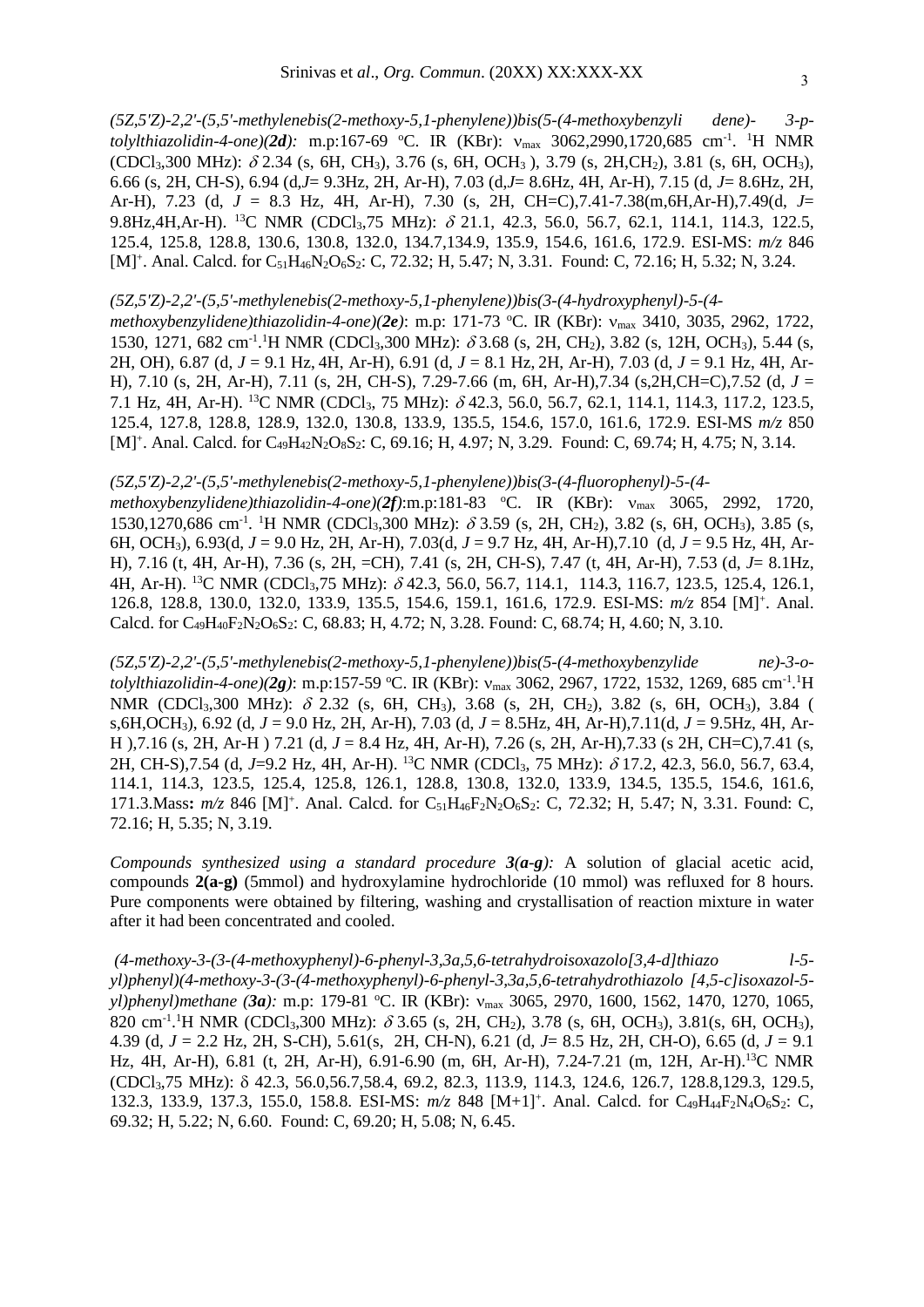*(3-(6-(4-chlorophenyl)-3-(4-methoxyphenyl)-3,3a,5,6-tetrahydroisoxazolo[3,4-d]thiazol-5-yl)-4 methoxyphenyl)(3-(6-(4-chlorophenyl)-3-(4-methoxyphenyl)-3,3a,5,6-tetrahydrot hiazolo[4,5-c] isoxazol-5-yl)-4-methoxyphenyl)methane* (3b): m.p:167-69 °C.IR(KBr): $v_{\text{max}}$ 30 70, 2962, 1624, 1590, 1496, 1003, 839, 673 cm<sup>-1</sup>. <sup>1</sup>H NMR (CDCl<sub>3</sub>, 300 MHz):  $\delta$ 3.61 (s, 2H, CH<sub>2</sub>), 3.77 (s, 6H, OCH<sub>3</sub>), 3.81 (s, 6H, OCH3), 4.71 (d, *J* = 2.2 Hz, 2H, S-CH), 5.61 (s, 2H, CH-N), 6.48 (d, *J* = 9.1 Hz, 2H, CH-O), 6.57 (d, *J* = 8.5 Hz, 4H, Ar-H), 6.90 (m, 6H, Ar-H), 7.16 (d, *J* = 8.9 Hz, 2H, Ar-H), 7.24-7.22 (m, 10H, Ar-H). <sup>13</sup>C NMR (CDCl<sub>3</sub>, 75 MHz):  $\delta$  42.38, 56.0, 56.7, 58.4, 69.2, 82.3, 113.9, 114.3, 124.6, 127.6, 128.8, 129.3, 130.3, 131.6, 132.2, 133.9, 135.6, 155.0, 158.8. ESI-MS: *m/z* 894 [M] + . Anal. Calcd. for C<sub>49</sub>H<sub>42</sub>Cl<sub>2</sub>N<sub>4</sub>O<sub>6</sub>S<sub>2</sub>: C, 64.12; H, 4.61; N, 6.10. Found: C, 64.06; H, 4.50; N, 6.01.

# *(4-methoxy-3-(3-(4-methoxyphenyl)-6-(4-nitrophenyl)-3,3a,5,6-tetrahydroisoxazolo[3,4-d]thiazol-5 yl)phenyl)(4-methoxy-3-(3-(4-methoxyphenyl)-6-(4-nitrophenyl)-3,3a,5,6-tetrahydrothiazolo[4,5-*

*c]isoxazol-5-yl)phenyl)methane(3c)*: m.p: 210-11 <sup>o</sup>C. IR (KBr): max 3065, 2990, 1570, 1600, 1472, 1340, 1271, 820 cm<sup>-1</sup>.<sup>1</sup>H NMR (CDCl<sub>3</sub>, 300 MHz):  $\delta$ 3.77 (s, 6H, OCH<sub>3</sub>), 3.81 (s, 6H, OCH<sub>3</sub>), 5.07 (d, *J* = 2.2 Hz, 2H, CH-S), 5.61 (s, 2H, CH-N), 6.33 (d, *J* = 9.2 Hz, 2H, CH-O), 6.91-6.81 (m,8H, Ar-H), 6.97 (d, *J* = 8.6 Hz, 2H, Ar-H), 7.21 (d, *J* = 9.1 Hz, 2H, Ar-H), 7.31-7.27 (m, 8H, Ar-H), 8.09 (d, *J* = 8.6 Hz, 4H, Ar-H).<sup>13</sup>C NMR (CDCl<sub>3</sub>,75 MHz):  $\delta$  42.3,56.0, 56.7, 58.4, 69.2, 82.3, 113.9, 114.3, 124.6, 126.2, 126.8, 128.8, 129.3, 130.3, 132.3,133.9, 143.9, 146.5, 155.0, 158.8. ESI-MS: *m/z* 939 [M+1] + . Anal. Calcd. for C<sub>49</sub>H<sub>42</sub>F<sub>2</sub>N<sub>6</sub>O<sub>10</sub>S<sub>2</sub>: C, 62.67; H, 4.51; N, 8.95. Found: C, 62.64; H, 4.42; N, 8.72.

# *(4-methoxy-3-(3-(4-methoxyphenyl)-6-p-tolyl-3,3a,5,6-tetrahydroisoxazolo[3,4-d]thiazol-5-*

*yl)phenyl)(4-methoxy-3-(3-(4-methoxyphenyl)-6-p-tolyl-3,3a,5,6-tetrahydrothiazolo [4,5-c] isoxazol-5-yl)phenyl)methane(3d)*: m.p: 152-54 <sup>o</sup>C. IR (KBr): max 3062, 2991, 1600, 1472, 1570, 1271, 821 cm<sup>-1</sup>.<sup>1</sup>H NMR (CDCl<sub>3</sub>, 300 MHz): δ 2.34 (s, 6H, CH<sub>3</sub>), 3.66(s, 2H, CH<sub>2</sub>), 3.79 (s, 6H, OCH<sub>3</sub>), 3.81 (s, 6H, OCH3), 4.39 (d, *J* = 2.3 Hz, 2H, CH-S), 5.61 (s, 2H, CH-N), 6.16 (d, *J* = 9.5 Hz, 2H, CH-O), 6.60 (d, *J* = 8.6 Hz, 4H, Ar-H), 6.92-6.90 (m, 6H, Ar-H), 7.07 (d, *J* = 8.6 Hz, 4H, Ar-H), 7.17 (d, *J* = 8.9 Hz, 4H, Ar-H). 7.26-7.23 (m, 6H, Ar-H). <sup>13</sup>C NMR (DMSO- $d_6$  75 MHz):  $\delta$  21.1, 42.3, 56.0, 56.7, 58.4, 69.2, 82.3, 113.9, 114.3, 124.6, 127.1, 128.8, 129.3, 130.3, 132.3, 133.9, 136.5, 137.0, 155.0, 158.8.1. ESI-MS:  $m/z$  876 [M]<sup>+</sup>. Anal. Calcd. for C<sub>51</sub>H<sub>48</sub>F<sub>2</sub>N<sub>4</sub>O<sub>6</sub>S<sub>2</sub>: C,69.84; H,5.52;N,6.39. Found: C, 69.74; H, 5.46; N, 6.11.

## *4,4'-(5,5'-(5,5'-methylenebis(2-methoxy-5,1-phenylene))bis(3-(4-methoxyphenyl)-3,3a-*

*dihydrothiazolo[4,5-c]isoxazole-6,5(5H)-diyl))diphenol(3e):* m.p:164-66<sup>o</sup>C. IR (KBr):max 3345,3062, 2970, 1624, 1496, 1257, 839 cm<sup>-1</sup>.<sup>1</sup>H NMR (CDCl<sub>3</sub>,300 MHz):  $\delta$  3.63(s, 2H, CH<sub>2</sub>), 3.77 (s, 6H, OCH3), 3.81 (s, 6H, OCH3), 3.87 (s, 2H, OH), 4.51 (d, *J* = 2.6 Hz, 2H, CH-S), 5.61 (s, 2H, CH-N), 6.32 (d, *J* = 9.4 Hz, 2H, CH-O), 6.47 (d, *J* = 9.1 Hz, 4H, Ar-H), 6.69 (d, *J* = 9.1 Hz, 4H, Ar-H),6.91- 6.90 (d, *J* = 8.6 Hz, 6H, Ar-H), 7.16 ( d, *J* = 8.4 Hz, 2H, Ar-H), 7.25- 7.23 (m, 6H, Ar-H). **<sup>13</sup>C** NMR (CDCl3, 75 MHz): 42.3, 56.0, 56.7, 58.4, 69.2, 82.3, 113.9, 114.3, 116.5, 124.6, 127.8. 128.8, 129.3, 132.0, 132.3, 133.9, 154.0, 155.0, 158.1, 158.8. ESI-MS: *m/z* 882 [M+2]<sup>+</sup> . Anal. Calcd. for C49H44F2N4O8S2: C, 66.80; H, 5.03; N, 6.36. Found: C, 66.70; H, 4.92; N, 6.20.

## *(3-(6-(4-fluorophenyl)-3-(4-methoxyphenyl)-3,3a,5,6-tetrahydroisoxazolo[3,4-d]thiazol-5-yl)-4-*

*methoxyphenyl)(3-(6-(4-fluorophenyl)-3-(4-methoxyphenyl)-3,3a,5,6-tetrahydro thiazo lo [4,5 c]isoxazol-5-yl)-4-methoxyphenyl)methane(3f)*: m.p: 176-78 <sup>o</sup>C. IR (KBr): max 3064, 2970, 1600, 1570, 1470, 1269, 1046, 821 cm<sup>-1</sup>. <sup>1</sup>H NMR (CDCl<sub>3</sub>, 300 MHz):  $\delta$  3.63 (s, 2H, CH<sub>2</sub>), 3.78 (s, 6H, OCH3),3.81 (s, 6H, OCH3), 4.57 (d, *J* = 2.2 Hz, 2H, CH-S), 5.61 (s, 2H, CH-N), 6.42 (d, *J* = 9.3 Hz, 2H, CH-O), 6.62 (m, 4H, Ar-H), 6.95-6.90 (m, 10H, Ar-H), 7.16 (d, *J* = 8.6 Hz, 2H, Ar-H), 7.26-7.24 (d,  $J = 8.1$  Hz, 6H, Ar-H). <sup>13</sup>C NMR (CDCl<sub>3</sub>, 75 MHz):  $\delta$  42.3, 56.0, 56.7, 58.4, 69.2, 82.3, 113.9, 114.3, 117.6, 124.6, 128.8, 129.3, 132.3, 133.9, 135.9, 155.0, 158.8, 162.6. ESI-MS: *m/z* 860 [M+1]<sup>+</sup>.Anal. Calcd. for C<sub>49</sub>H<sub>42</sub>F<sub>2</sub>N<sub>4</sub>O<sub>6</sub>S<sub>2</sub>: C, 66.50; H, 4.78; N, 6.33. Found: C, 66.40; H, 4.57; N, 6.25.

(4-methoxy-3-(3-(4-methoxyphenyl)-6-o-tolyl-3,3a,5,6-tetrahydroisoxazolo[3,4-d]thiazol-5 yl)phenyl)(4-methoxy-3-(3-(4-methoxyphenyl)-6-o-tolyl-3,3a,5,6-tetrahydrothiazolo[4, 5-c]isoxazol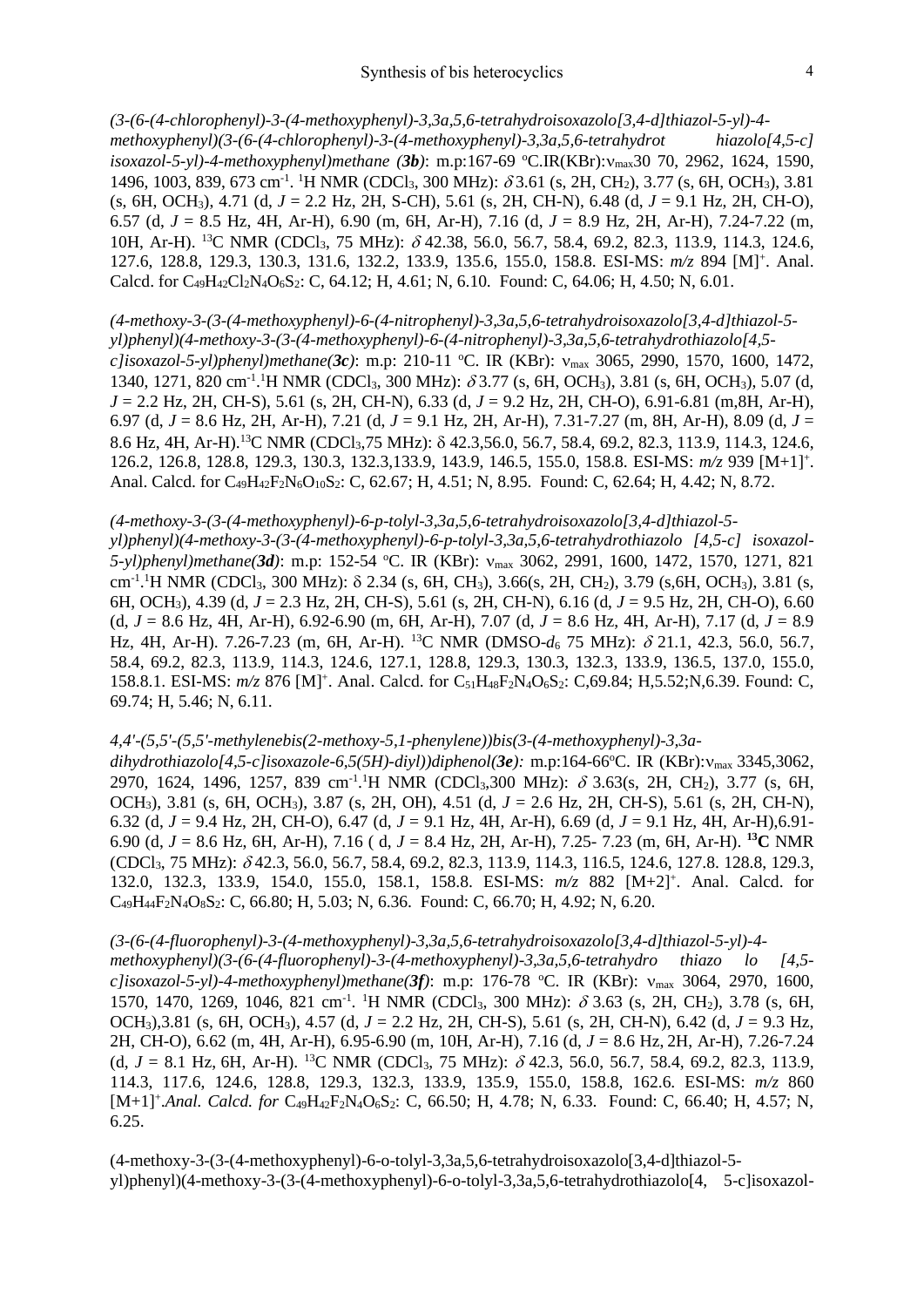5-yl)phenyl)methane (3g): m.p: 156-58 °C.IR (KBr): v<sub>max</sub> 3062, 2990, 1600, 1570, 1470, 1271, 1040, 822 cm<sup>-1</sup>. <sup>1</sup>H NMR (CDCl<sub>3</sub>, 300 MHz):  $\delta$  2.18 (s, 6H, CH<sub>3</sub>), 3.65 (s, 2H, CH<sub>2</sub>), 3.77 (s, 6H, OCH<sub>3</sub>), 3.81 (s, 6H, OCH3), 4.80 (d, *J* = 2.2 Hz, 2H, S-CH), 5.61 (s, 2H, CH-N), 6.44 (d*, J* = 9.4 Hz, 2H, CH-O), 6.58 (d, *J* = 9.1 Hz, 2H, Ar-H), 6.67 (t, 2H, Ar-H), 6.80-6.91 (m, 6H, Ar-H), 7.10-7.06 (m, 6H, Ar-H), 7.24 (d, J =8.9 Hz, 6H, Ar-H). <sup>13</sup>C NMR (CDCl<sub>3</sub>, 75MHz):  $\delta$  17.2, 42.3, 56.0, 56.7, 59.2, 69.2, 82.3, 113.9, 114.3, 124.6, 126.4, 127.0, 128.4, 129.3, 130.3, 132.3, 133.9, 135.4, 137.6, 155.0, 158.8. ESI-MS:  $m/z$  854 [M]<sup>+</sup>. Anal. Calcd. for C<sub>51</sub>H<sub>48</sub>F<sub>2</sub>N<sub>4</sub>O<sub>6</sub>S<sub>2</sub>: C, 69.84; H, 5.52; N, 6.39. Found: C, 6.75; H, 5.41; N, 6.29.

## *2.4. Biological Assay*

#### *2.4.1. Cytotoxicity Evaluation*

All the newly synthesized compounds were evaluated their cytotoxic activity against different cancer cell lines such as MCF-7, Prostate cancer (DU145) and HEL cell lines with Sulforamide B assay, based on the IC 50 value compound **3b** picked up and evaluated its activity against prostate cancer cell lines by taking in different concentrations in different methods $32,33$ .

#### **3. Results and Discussion**

#### *3.1. Chemistry*

Its necessary to use compounds  $1 (a-g)^{30}$  in the manufacture of target molecules. In the presence of NaOAc anhydrous to glacial acetic acid, compounds **1 (a-g)** were employed to extract methylene – bis –thiazolidinones **2 (a-g)** (Scheme 1). Cyclo-condensation of **2 (a-g)** in NaOAc water soluble acetic acid at reflux heat yielded **3 (a-g)** with optional to outstanding yields of **3** (**a**-**g**) (Scheme1).The results are summarized in Table 1. The composition was determined through spectroscopic analysis. It was confirmed that the carbonyl group had been cyclized when the amide carbonyl (C=O) absorbtion band at 1700cm-1 was absent in the compounds **3(a-g**) but was present in compounds **2** (**a**-**g**). Bands C=N, N-O were found in compounds  $3$  (a-g) at 1601 and 1472 cm<sup>-1</sup> respectively. <sup>1</sup>H-NMR of  $3$  (a-g) in CDCl3 showed methylene bridge protons at 3.61–3.71 as a singlet, S-CH fused proton at 4.39-5.07 as a doublet ,and CH-O proton of isoxazole ring at 6.16-6.44 as a doublet .These signals indicate that the cyclisation step has been completed. The expected sites for all of **3 (a-g)** additional aromatic and aliphatic protons were identified.



**Scheme 1.** Synthetic Pathway for compound **3a-g**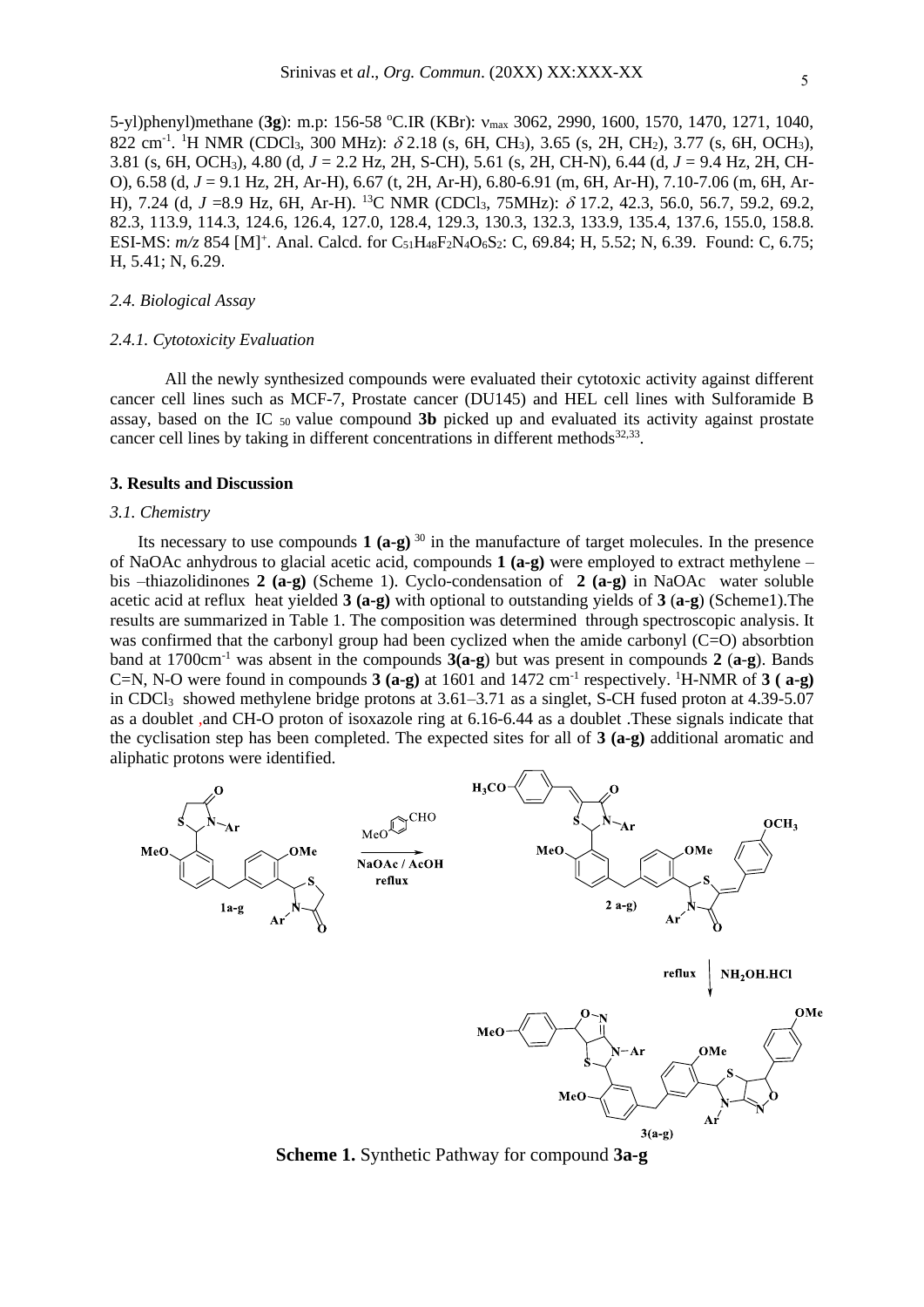The <sup>13</sup>C NMR spectra of compounds **3 (a-g)**, recorded in CDCl3, show substantial signals corresponding to the carbons of the thiazolo-isoxazole ring at  $\delta$  58.2, 69.2, and 129.7. This is more evidence confirming their structures. There were  $[M^+]/[M+1]^+$  peaks in the mass spectra of all the synthesized compounds, and those peaks corresponded to their chemical formulae. The compounds were also subjected to anticancer testing.

| Compound       | Ar                                                    | Yield $(\% )$ |  |
|----------------|-------------------------------------------------------|---------------|--|
| 2a             | $C_6H_5$ -                                            | 71            |  |
| 2 <sub>b</sub> | $p$ -Cl-C <sub>6</sub> H <sub>4</sub> -               | 69            |  |
| 2c             | $p$ -NO <sub>2</sub> -C <sub>6</sub> H <sub>4</sub> - | 77            |  |
| 2d             | $p$ -Me-C <sub>6</sub> H <sub>4</sub> -               | 65            |  |
| 2e             | $p$ -OH-C <sub>6</sub> H <sub>4</sub> -               | 70            |  |
| 2f             | $p$ -F-C <sub>6</sub> H <sub>4</sub> -                | 69            |  |
| 2g             | $o$ -Me-C <sub>6</sub> H <sub>4</sub> -               | 66            |  |
| <b>3a</b>      | $C_6H_5$ -                                            | 67            |  |
| 3b             | $p$ -Cl-C <sub>6</sub> H <sub>4</sub> -               | 63            |  |
| 3c             | $p$ -NO <sub>2</sub> -C <sub>6</sub> H <sub>4</sub> - | 70            |  |
| 3d             | $p$ -Me-C <sub>6</sub> H <sub>4</sub> -               | 68            |  |
| 3e             | $p$ -OH-C <sub>6</sub> H <sub>4</sub> -               | 71            |  |
| 3f             | $p$ -F-C <sub>6</sub> H <sub>4</sub> -                | 67            |  |
| 3g             | $o$ -Me-C <sub>6</sub> H <sub>4</sub> -               | 65            |  |

 **Table 1.** Synthesis of compounds **2(a-g)** and **(3a-g)**

## *3.2. In Vitro Cytotoxic Activity*

# *3.2.1. Cytotoxicity Evaluation Against Different Cancer Cell Lines*

By performing a Sulforhodamine B assay (SRB) on different representative cell lines, the cytotoxic effect of the compounds was tested. At first in flat bottom 96-well plate(5000 cells/100μL) in a medium containing 10% serum was seeded in the cell of interest, was followed by incubation for 18-20 hrs in an incubator which was continuously supplied with  $5\%$  CO<sub>2</sub> to make sure of proper adherence of the cells to the surface bottom of the wells. The cells were treated with the compound after 18 hrs. Concentration of the compounds were prepared by diluting the known concentration. The final concentration of compound 0 to 100 μm was made by adding 2μL aliquot. Every compound was tested in triplicate. The cytotoxicity was determined as the average of that triplicate standard control of anti cancer drug like DMSO and doxorubicin were taken as vehicle and positive controls. After that in an incubator maintaining at 37 °C with a constant supply of 5%  $CO<sub>2</sub>$  the plates were incubated for 48 hrs, the cells were fixed using 10% TCA solution. It was incubated for 1 hour at  $4^{\circ}$ C. Then the plate was rinsed carefully with MQ water and air dried, 0.057 SRB solution was added for 30 min approximately before rinsing off using 1% acetic acid. The plates were air dried absorbed and measured using Perkin Elmer Multimode reader at 510 nm.To solubilize the SRB and to measure absorbance,100 mL of 10mµ Tris base was added .To calculate the  $IC_{50}$  values the measure of absorbance is directly proportional to cell growth. In this study four types of cancer cell lines namely (MCF-7), Prostate cancer ( DU145) and HEL are used initial screening. For the cytotoxic effect of the series of compounds a cell lines were tested. Based on the  $IC_{50}$  values obtained, compound 3b picked to study on prostate cell line(DU145).

## *3.2.2. Morphological Change*

The effect on the morphology of the cells was to find out the cytotoxic ability of the compound. The objectivity and the procedure of this is to keep a 24 well plate seeded with cells in a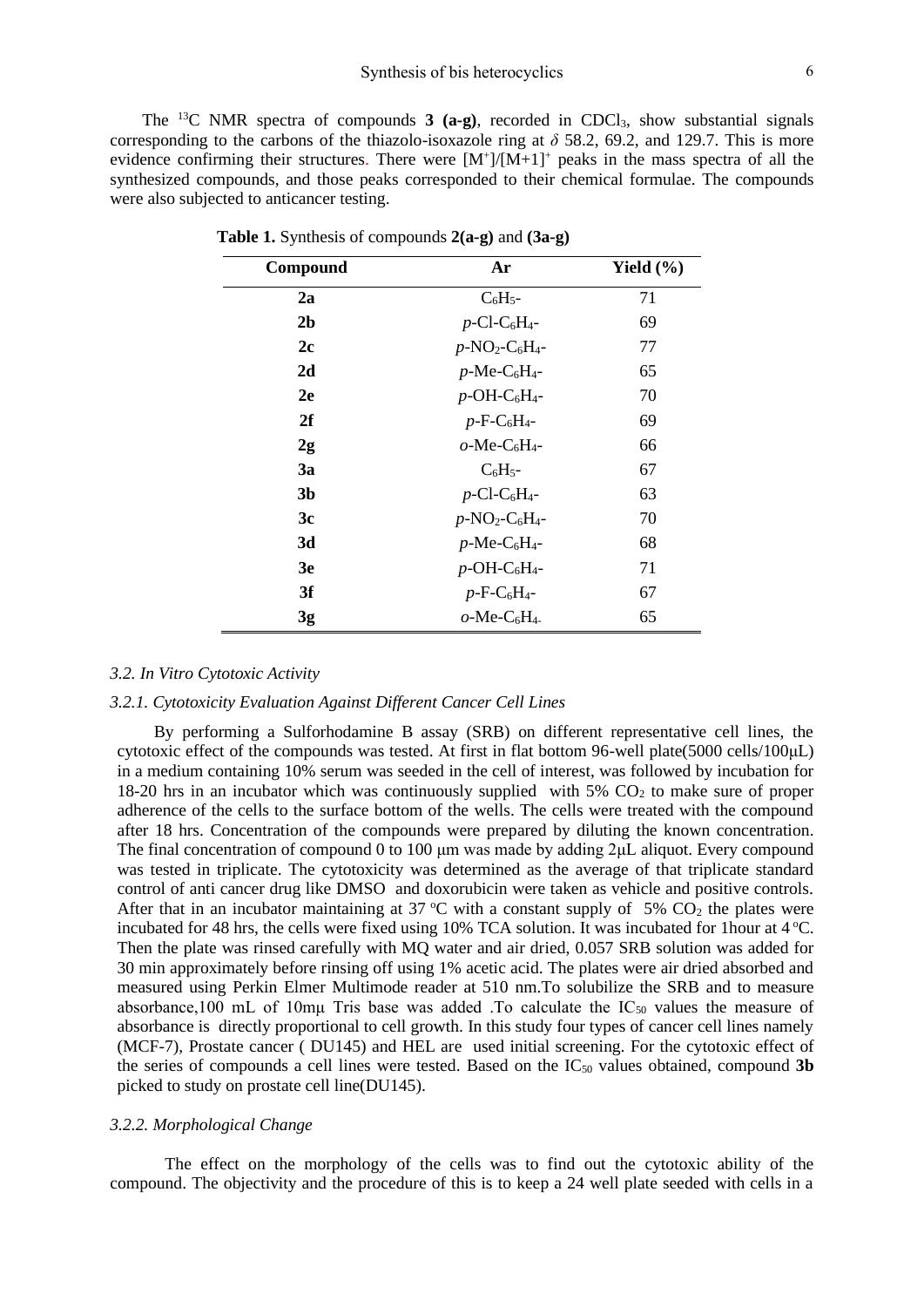manner previously described and incubated for 18-20 hrs.with an increasing concentration of **3b** the cells were treated. After that the experiment was terminated and the cells were observed under the microscope &images were captured using Olympus Xi71 microscope (Figure 1). This is done only after 48 hours of incubation.

#### *3.2.3. Assay for Colony Establishment*

The following experiment was tested in order to know the long term effect of the **3b** on the anchorage independent nature of cancer cells. With minor modifications as stated earlier the experiment was conducted by a soft agar assay. In order to achieve final concentration of 0.35% of agar in IX growth medium with 10% serum concentration base agar was prepared by mixing 1% of agarose (Bacto agar:Becton,Dickison,Sparks,MD) with 2x DMEM along with 20% FBS &2x antibiotics in 6 well plated experiment. To obtain of a final concentration of 0.35% agar, solidification of the base agar  $2.5x$  10<sup>4</sup> cells were mixed with cultivation medium containing compound at various concentrations along with agar solution. This was spread on top of the base a gas previously solidified for a period of 9 days plate was incubated with periodic refilled every 3 days with medium compound .Plates were monitored regularly for appearance of colonies turns purple in color after 9 days. The extra strained was washed off using MQ water. The colonies then photographed and counted using a microscope (Figure 2).

## *3.2.4. Caspases-3 and -9 Activity Determination*

Caspase 9 and caspase 3 activities were analyzed in the cell lysates obtained from DU 145 cells previously treated with compound **3b**. Ac-DEVD-AMC and Ac-LEHD-AFC for caspase 3 and caspase 9 respectively was observed using fluorogenic substrates. After 48 h treatment of cells with compound **7b**, harvested cells (50 mμ HEPES,5mμCHAPS,5mμ DIT ,Ph 7.5) were lysed directly in Caspase lysis buffer with the respective substrate (AC-DEVD-AFC/AC-LEHD-AMC) in 20mμ HEPES (pH 7.5) ,0.1% CHAPS ,2mM EDTA and 5 Mm DTT at 37  $^{\circ}$ C for 2h. The lysates were incubated using an excitation and emission wave length of 400/505 nm (for AFC) and 380/460nm (for AMC) which is directly proportional to Caspase-9 &3 activity respectively the release of AFC and AMC was analyzed by a fluorimeter. With total protein concentration estimation estimated by broad ford method and the relative capsase activities were calculated as the ratio of values between mock treated (DMSO) & treated cells the observed fluorescence values were normalized (Figure 3).

## *3.2.5. Assay of Senescence*

By limiting their proliferation compounds with anti cancer potential may have the potential to induce senescence in cells. By measuring senescence associated beta-galactosidase (SA-βgal) activity (pH 6.0) in DU145 cells exposed to compound **3b** (Figure 4) the ability to induce cellular senescence. As previously described, A 24 well plate was seeded with DU145 cells. The media was aspirated after 48h the cells were washed with PBS (2x1min) after incubation for 5 min at room temperature. The resultant fixed cells were then stained with freshly prepared staining solution (40 mM citric acid /Na phosphate buffer, 5 mM K<sub>4</sub> [Fe (CN)  $_6$ ] 3H<sub>2</sub>O, 5 mM K<sub>3</sub> [Fe (CN)  $_6$ ], 150 mM sodium chloride, 2 mM magnesium chloride and 1 mg/mL X-gal in distilled water) overnight. By repeated washings with PBS & then plate was allowed for drying at room temperature the excess stain was removed. Under an Olympus Xi71 microscope the cells were stained with SA-β gal levels were observed and photographed.

## *3.2.6. PI Use for Cell Death Analysis*

Cell death which is brought by compound **3b** as a measure of PI uptake was determined after treating with compound fixed in 70% ethanol and at desired concentration, the cells were harvested. In the form of pellet the cells were collected. All cells were resuspended in PI solution (RNase -0.1 mg/mL, Triton X-100-0.05%, PI-50 μg/mL) in the form of pellet and then incubated for 1h in dark at room temperature. By conducting repeated washings with PBS buffer the excess PI solution was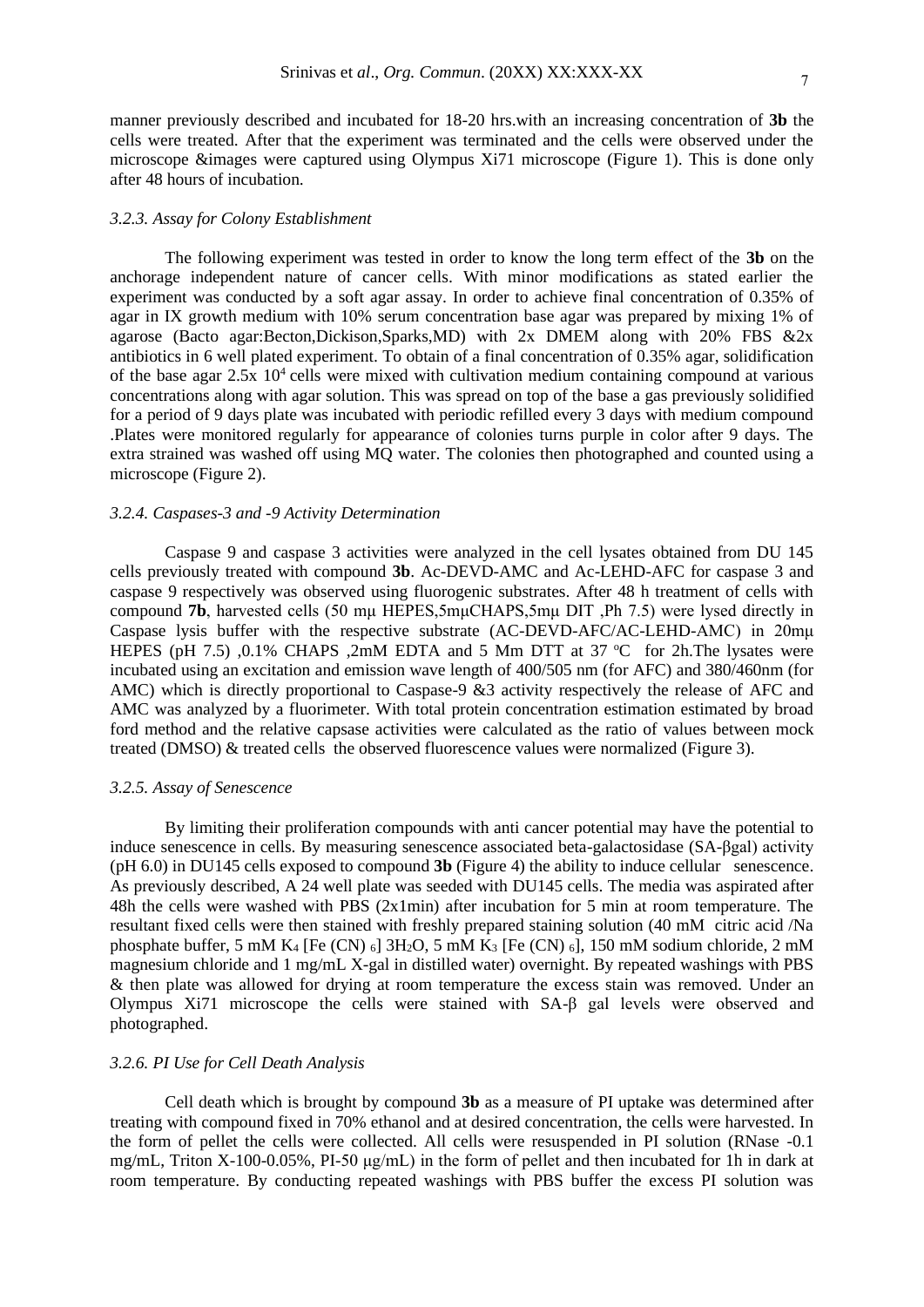washed away.Analyzation of the resultant PI was taken by fluorescence activated cell sorting (FACS Calibur System; BD Bio- science, Erembodegem, Belgium) in a FL-2 fluorescence detector (10000 events were recorded for each condition) using FCS express 4 software (De Novo Software, Los Angeles, CA) flow cytometry data was analyzed.

|      |                    |           | <b>DU145</b>             |           | A549            |           | <b>HELA</b>              |           | MCF <sub>7</sub>         |
|------|--------------------|-----------|--------------------------|-----------|-----------------|-----------|--------------------------|-----------|--------------------------|
|      | <b>Sample</b>      |           |                          |           |                 |           |                          |           |                          |
| S.No | Codes              | $IC_{50}$ | <b>Std. Dev</b>          | $IC_{50}$ | <b>Std. Dev</b> | $IC_{50}$ | <b>Std. Dev</b>          | $IC_{50}$ | <b>Std. Dev</b>          |
|      | 3a                 | 16.99     | 3.07                     | 30.15     | 12.78           | >100      | Ξ.                       | 40.47     | 21.16                    |
| 2    | 3b                 | 14.98     | 3.30                     | 35.29     | 0.00            | >100      |                          | 55.16     | 5.03                     |
| 3    | 3c                 | 12.15     | 0.95                     | 14.98     | 1.16            | 57.24     | 15.29                    | 62.60     | 28.26                    |
| 4    | 3d                 | 36.71     | 17.26                    | 32.64     | 6.44            | >100      | $\overline{\phantom{a}}$ | >100      | $\overline{\phantom{a}}$ |
| 5    | 3e                 | >100      | $\overline{\phantom{a}}$ | 28.81     | 0.52            | >100      | Ξ.                       | 65.30     | 8.94                     |
| 6    | 3f                 | 15.91     | 2.47                     | 21.64     | 4.58            | 66.07     | 41.33                    | 19.73     | 2.21                     |
| 7    | 3g                 | 7.76      | 0.66                     | 11.70     | 1.01            | 23.29     | 1.08                     | 18.51     | 0.38                     |
|      | <b>Doxorubicin</b> | 6.70      | 0.10                     | 8.49      | 0.13            | 10.89     | 0.09                     | 8.62      | 1.52                     |

**Table 2.** Cytotoxic activity of compounds **3a-3g**

**Table 3.** G0/G1 phase cell cycle arrest by Compound **3b** induced in DU145 cells

|             | G0/G1 | S    | G2/M  |
|-------------|-------|------|-------|
| <b>DMSO</b> | 70.36 | 5.22 | 22.64 |
| $5 \mu M$   | 63.72 | 8.16 | 21.96 |
| $10 \mu M$  | 68.15 | 5.64 | 24.55 |
| $15 \mu M$  | 72.96 | 3.82 | 23.51 |
| $20 \mu M$  | 73.11 | 3.69 | 21.05 |
| $25 \mu M$  | 78.48 | 2.89 | 17.76 |



**Figure 1.** Exposure of DU145 cells to compound **3b**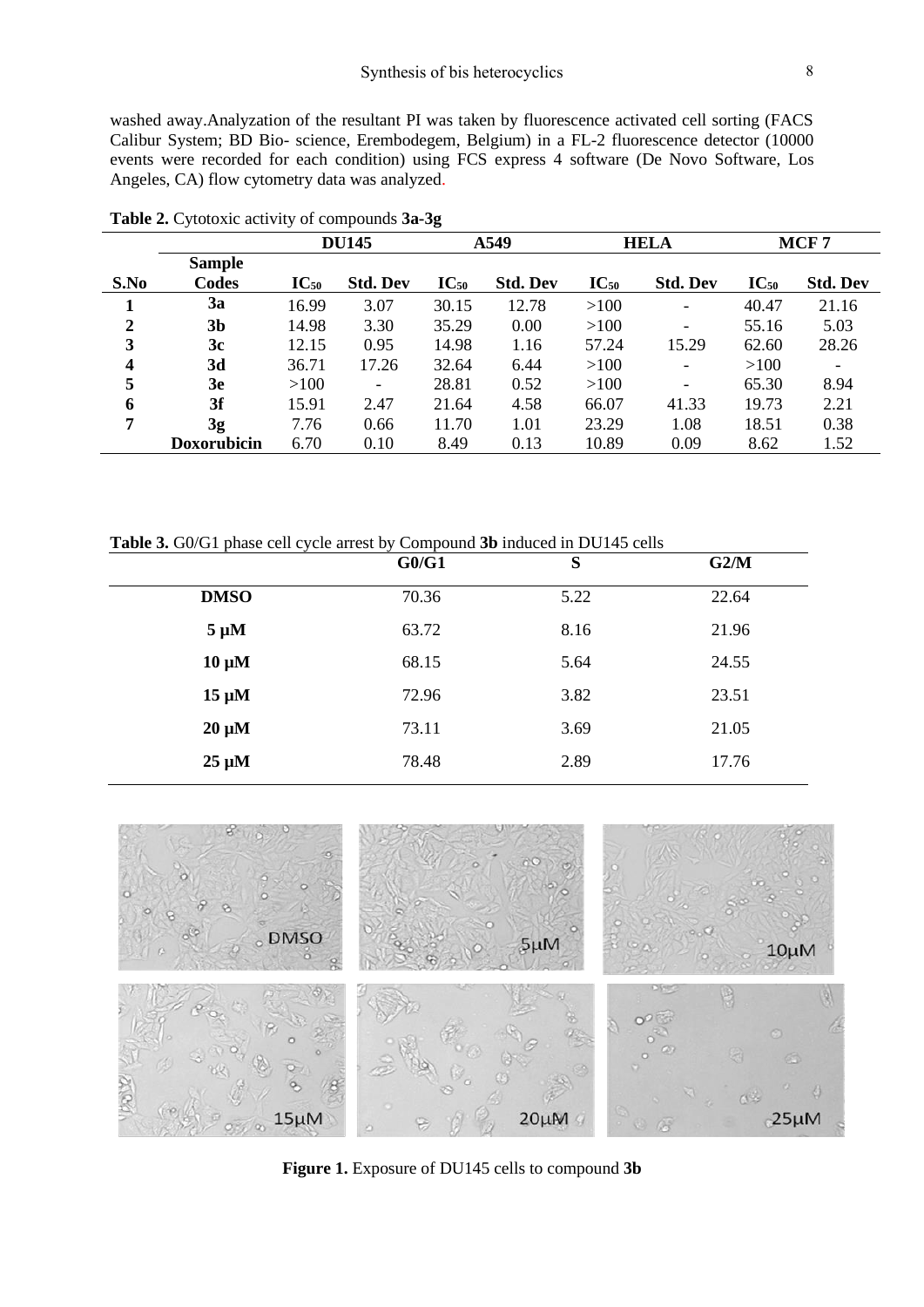

**Figure 2**. Long term effect of compound **3b** on the number of colony-forming DU145 cells



**Figure 3.** Caspases activation in DU145 cells



**Figure 4.** Senescence induced by compound **3b**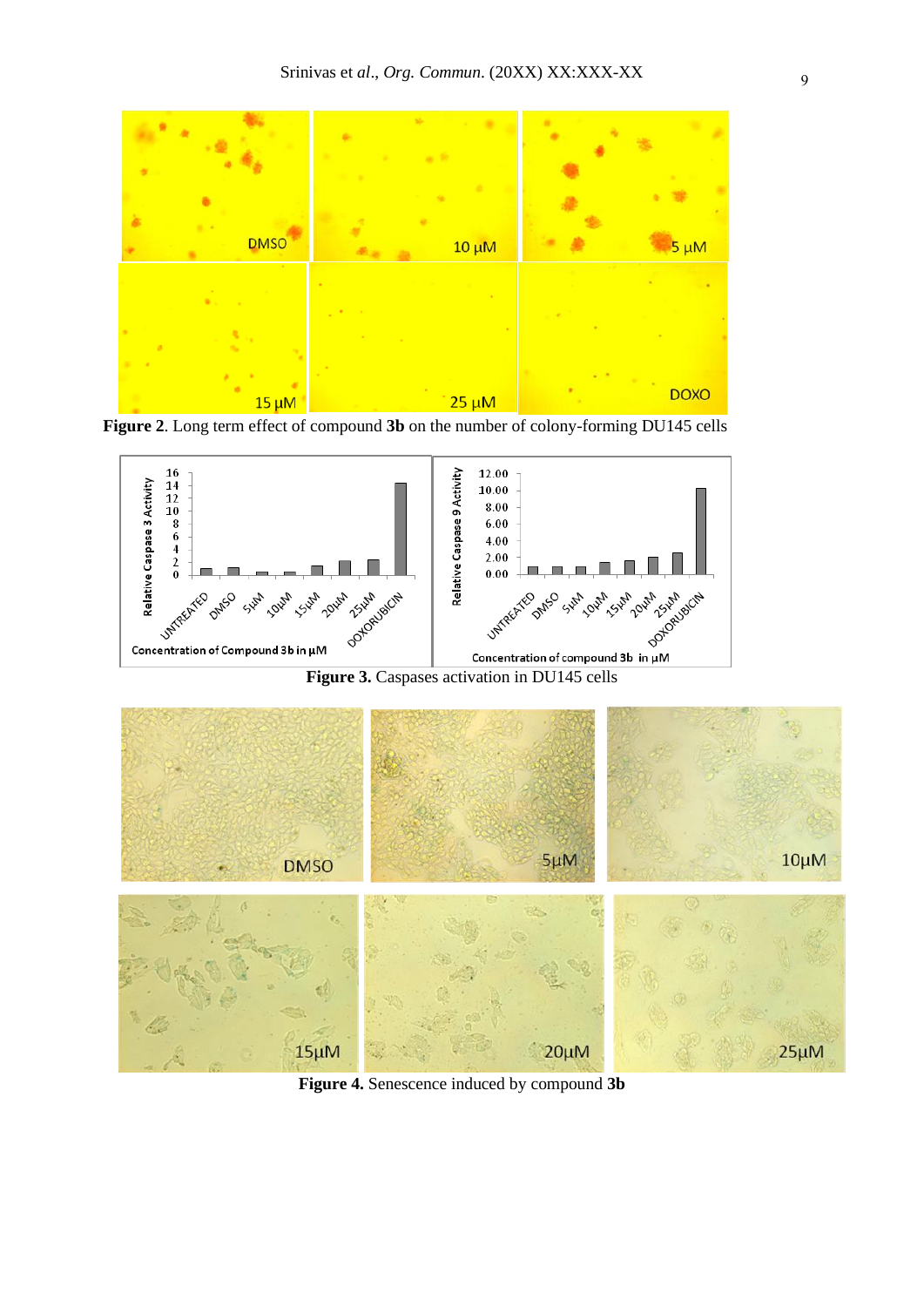

**Figure 5.** Cell cycle analysis of DU145 cells treated with compound **3b**

In conclusion, the cytotoxic activities of **3(a-g)** compounds were evaluated against various cell lines. Among the synthesized compounds, the compounds **3b** showed good cytotoxic activity against prostate cancer cell lines and emerged as potential molecules for further development.

# **Acknowledgements**

To the Director, CSIR-IICT, Hyderabad, India for his valuable guidance and his valuable guidance and for providing the compounds analysis and the Shantha Research Foundation for ethical support.

# **ORCID**

Avula Srinivas : [0000-0001-5916-3371](https://orcid.org/0000-0001-5916-3371) Sonti Reddy Rajitha: [0000-0002-3052-2593](https://orcid.org/0000-0002-3052-2593)

## **References**

- [1] Willmore, L.J. Losigamone Dr.Willmare Schwabe. *Curr. Opin. Investig. Drugs* **2001**, *2*, 1763-1766.
- [2] Robert, E.; Rose, R.; Mihai, A.; Christopher, C.; Yong ping, X.; Xing, W.; John,W.; Don, K.; Andera, G.; Maya, I.; Enrique, S.; H Martin ,S.; Shin sha,T. 3,4,5-Tri substituted isoxazoles as novel PPAR δ agonist. *Bioorg. Med. Chem. Lett*. **2006**, *16*, 4376-4380.
- [3] Basappa; Mantelingu, K.;Sadashiva, M.P.; Rangappa, K.S. [A simple and efficient method for the](http://nopr.niscair.res.in/handle/123456789/21328)  [synthesis of 1,2-benzisoxazoles:A series of its potent acetyl](http://nopr.niscair.res.in/handle/123456789/21328) cholinesterase inhibitors**.** *Ind. J. Chem*. **2004**, *43B*, 1954-1957.
- [4] Mazzeri, M.; Fattori, E.S.; DOndero, R.; Ibrahim, M.; Melloni, E.; Michetti,M. *N,N*-Di alkyl amino substituted Chromenes and isoxazoles as potential anti-inflammatory agents . II Farmaco. **1999**, *54(7)*, 452-460.
- [5] Gupta, G.; Jain, R. K.; Maikhuri, J. P.; Shukla, P. K.; Kumar, M.; Roy, A. K.; Patra, A.; Singh,V.; Batra,S. Discovery of substituted isoxazolecarbaldehydes as potent spermicides, acrosin inhibitors and mild anti-fungal agents. *Human Reprod.* **2005**, *20*, 2301-2308.
- [6] Suresh, G.; Venkatanath, R.; Srinivas, N; Kishore, K. Novel coumarine isoxazoline der ivatives: synthesis and study of antibacterial activities. *J. Iran. Chem. Soc.* **2008,** *5***,** 67-73**.**
- **[7]** Rajeshwar, N.; Marcus, P.; Stetomis L.; Karlheinz, B.; Sabine, K.; Thomas, D.; Sascho, W.; Eckhard, M.; Boris, S. Curcumin-derived pyrazoles and isoxazoles: Swiss army knives or blunt tools for Alzheimer's disease. *Chem. Med. Chem.* **2008,** *11*, 165-172.
- [8] Zhao, H.; Liu, G.; Xin, Z.; Seby. M.D.; Pei, Z.; Szczepankiewicz, B. G.; Hazduk, P. J.; Zapa Tero, C A.; Hutchins C. W.; Lubben, T. H.; Ballaron, S. J.; Haasch, D.L.; Kaszubska,W.; Rondinone, C. M.; Trevillyan, J. M.; Jirousek, M. R. *Bioorg. Med. Chem. Lett*. **2004**, *14*, 5543-5546. **Q3**
- [9] Hansen,J.F.; Stronge,S. Reaction of vinyl Ketoxime with N- bromo succinimide. Synthesis of isoxazoles and bromo isoxazolines. *J. Heterocycl. Chem.* **1977**,*14*,1289-1289.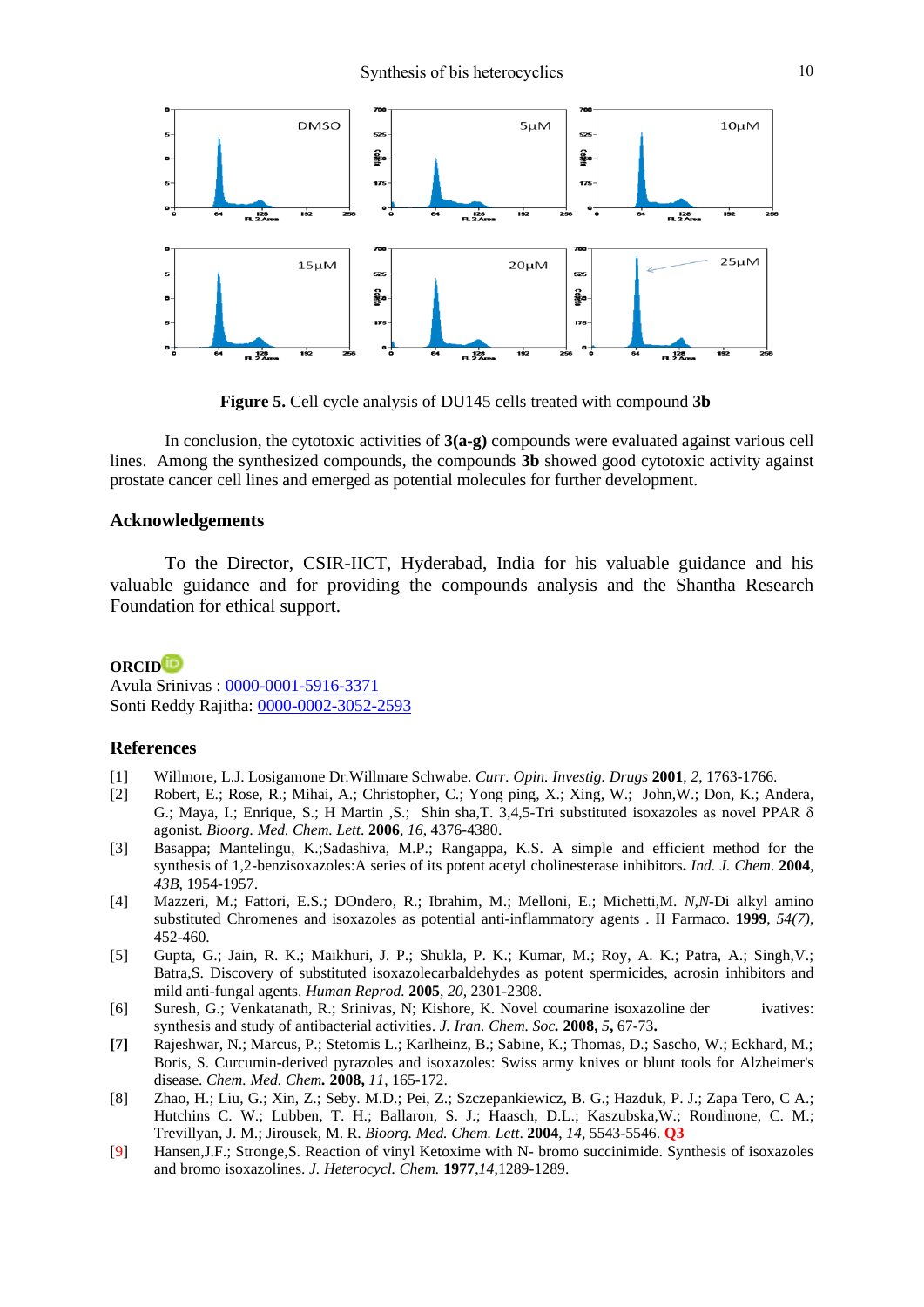- [10] Tayade, V. B.; Jamode, V. S. A Novel method for synthesis of 3,5-diaryl Isoxazolines and 3,5-di aryl Isoxazoles. *Asian J. Chem.* **1997**, *9*, 866-868.
- [11] Lamberth, C. Oxazole and isoxazole chemistry in crop protection. *J. Heterocycl. Chem.* **2018**, *55,* 2035- 2045.
- [12] Priyanka, G.; Naresh, K.; Nudrath, U.; Madava Reddy, B.; Harinadha Babu,V. Synthesis and antitubuercular activity of isoxazole incorporated 1,2, 3-triazole derivatives. *Res. J. Pharmaceut. Biol. Chem. Sci..* **2016,** *7***,** 1167-1171**.**
- [13] Kachodia, V.V.; Patel, M.R.; Joshi, S.H. Synthesis of isoxazoles and cyan pyridines bearing benzo (b) thiophene nucleus as potential antitubuercular and antimicrobial agents. *J. Sci. Islamic Rep. Iran* **2004**, *15*, 47-51.
- [14] Marcin, M.; Michal, Z.; Ewa, D. S.; Stanislaw, R. The synthesis and physico chemical properties and immunological activity of 5-amino-3-methyl isoxazolo [5,4-D] 4-pyrimidinone derivatives. *Cell. Mol. Bio. Lett*. **2005**, *10*, 613-623.
- [15] Kaur, M S.; Kaur, R.; Bhatia, R.; Kumar. Singh, V.; Shankar, R. Synthetic and medicinal perspective of thiazolidinones: a review. *Bioorg. Chem*. **2017**, *75*, 406–423.
- [16] Liu, K.; Rao, W.; Parikh, H.; Li,Q.; Guo, T.L.; Grant, S. 3,5-disubstituted-thiazolidine-2,4-dione analogs as anticancer agents: design, synthesis and biological characterization. *Eur. J. Med. Chem*. **2012**, *47*, 125–137.
- [17] Mielcke,T.R.; Mascarello, A.; Filippi-Chiela, E.; Zanin, R. F.; Lenz, G.; Leal, P. C. Activity of novel quinoxaline-derived chalcones on *in vitro* glioma cell proliferation. *Eur. J. Med. Chem*. **2012**, *48*, 255– 264.
- [18] Ortega,M.A.;Montoya,M.E.;Jaso,A.;Zarranz,B.;Tirapu,I.;Aldana,I.Antimycobacterial activity of new quinoxaline-2-carbonitrile and quinoxaline-2-carbonitrile 1,4-di-*N*-oxide derivatives. *Pharmazie* **2001**, 56, 205–207.
- [19] Ortega, M.A.; Sainz,Y.; Montoya, M. E.; Jaso, A.; Zarranz, B.; Aldana, I. Anti-*Mycobacterium tuberculosis* agents derived from quinoxaline-2-carbonitrile and quinoxaline-2-carbonitrile 1,4-di-*N*oxide. *Drug Res.* **2002**, *52,* 113–119.
- [20] Palekar, V. S.; Damle, A. J.; Shukla, S. R. Synthesis and antibacterial activity of some novel bis-1,2,4 triazolo[3,4-b]-1,3,4-thiadiazoles and bis-4-thiazolidinone derivatives from terephthalic dihydrazide. *Eur. J. Med. Chem*. **2009**, *44, 5112*–5116.
- [21] Pan, B.; Huang, R. Z.; Han, S. Q.; Qu, D.; Zhu, M. L.; Wei, P. Design, synthesis, and antibiofilm activity of 2-arylimino-3-aryl-thiazolidine- 4-ones. *[Bioorg. Med. Chem. Lett](https://doi.org/10.1016/j.bmcl.2010.03.013)*. **2010**, *20*, 2461–2464.
- [22] Pan,Y.; Li,P.; Xie, S.; Tao, Y.; Chen, D.; Dai, M. Synthesis, 3D-QSAR analysis and biological evaluation of quinoxiline 1,4-di-*N*-oxide derivatives as antituberculosis agents. *Bioorg. Med. Chem. Lett*. **2016**. *26*, 4146–4153.
- [23] Radadiya, A.; Khedkar, V.; Bavishi, A.; Vala, H.; Thakrar, S.; Bhavsar, D., Shah, A.; Coutinho, E. Synthesis and 3D-QSAR study of 1,4-dihydropyridine derivatives as MDR cancer reverters. *Eur. J. Med. Chem*. **2014**, *74,* 375–387.
- [24] Rajule,R.; Bryant,V.C.; Lopez,H.; Luo,X.; Natarajan, A. Perturbing pro-survival proteins using quinoxaline derivatives: a structure-activity relationship study. *Bioorg. Med. Chem*. **2012**, *20*, 2227– 2234.
- [25] Rawal,R. K.; Solomon, V.R.; Prabhakar, Y. S.; Katti, S.B.; DeClercq, E. Synthesis and QSAR studies on thiazolidinones as anti-HIV agents. *Comb. Chem. High Through. Screen*. **2005**, *8*, 439–443.
- [26] Rawal,R.K.; Tripathi, R.; Katti, S B.; Pannecouque, C.; De Clercq, E. Design, synthesis, and evaluation of 2-aryl-3-heteroaryl-1,3- thiazolidin-4-ones as anti-HIV agents. *Bioorg. Med. Chem*. **2007,** *15*, 1725– 1731.
- [27] Sanjeeva Reddy, Ch.; Srinivas,A.**;** Nagaraj, A. Synthesis and biological evaluation of novel methylenebis-thiazolidinone derivatives as potential nematicidal agents. *J. Heterocycl. Chem.* **2008**, *45*, 999-1003.
- [28] Hrib, N. J.; Jurack, J.G; Brenga, D.E.; Dunn, R.W.; Geyer, H.M.; Hartman, H,B; RoEhr, J.E; Rogers, K.L.; Rush, D.K. [3\[4-\[1-\(6-Fluorobenzo\[b\]thiophen-3-yl\)-4-piperazinyl\]butyl\]-2,5,5-trimethyl-4](https://pubs.acs.org/doi/10.1021/jm00092a024) [thiazolidinone: a new a typical antipsychotic agent for the treatment of schizophrenia.](https://pubs.acs.org/doi/10.1021/jm00092a024) *J. Med. Chem.*  **1992***, 35,* 2712-2715*.*
- [29] Srinivas, A; Nagaraj, A; Sanjeeva Reddy, Ch. Synthesis and *in vitro* study of methylene-bis-tetrahydro [1,3]thiazolo[4,5-*c*]isoxazoles as potential nematicidal agents. *Eur. J. Med. Chem*. **2010**, *45*, 2353-2358.
- [30] Srinivas,A.; Sanjeeva Reddy, Ch. Nagaraj, A. Synthesis, nematicidal and antimicrobial properties of bis- [4-methoxy-3-[3-(4-fluorophenyl)-6-(4-methylphenyl)-2(aryl)-tetrahydro-2*H*-pyrazolo[3,4-*d*]thiazol-5-yl] phenyl] Methanes. *Chem. Pharm. Bull.* **2009**, *57*, 685-693.